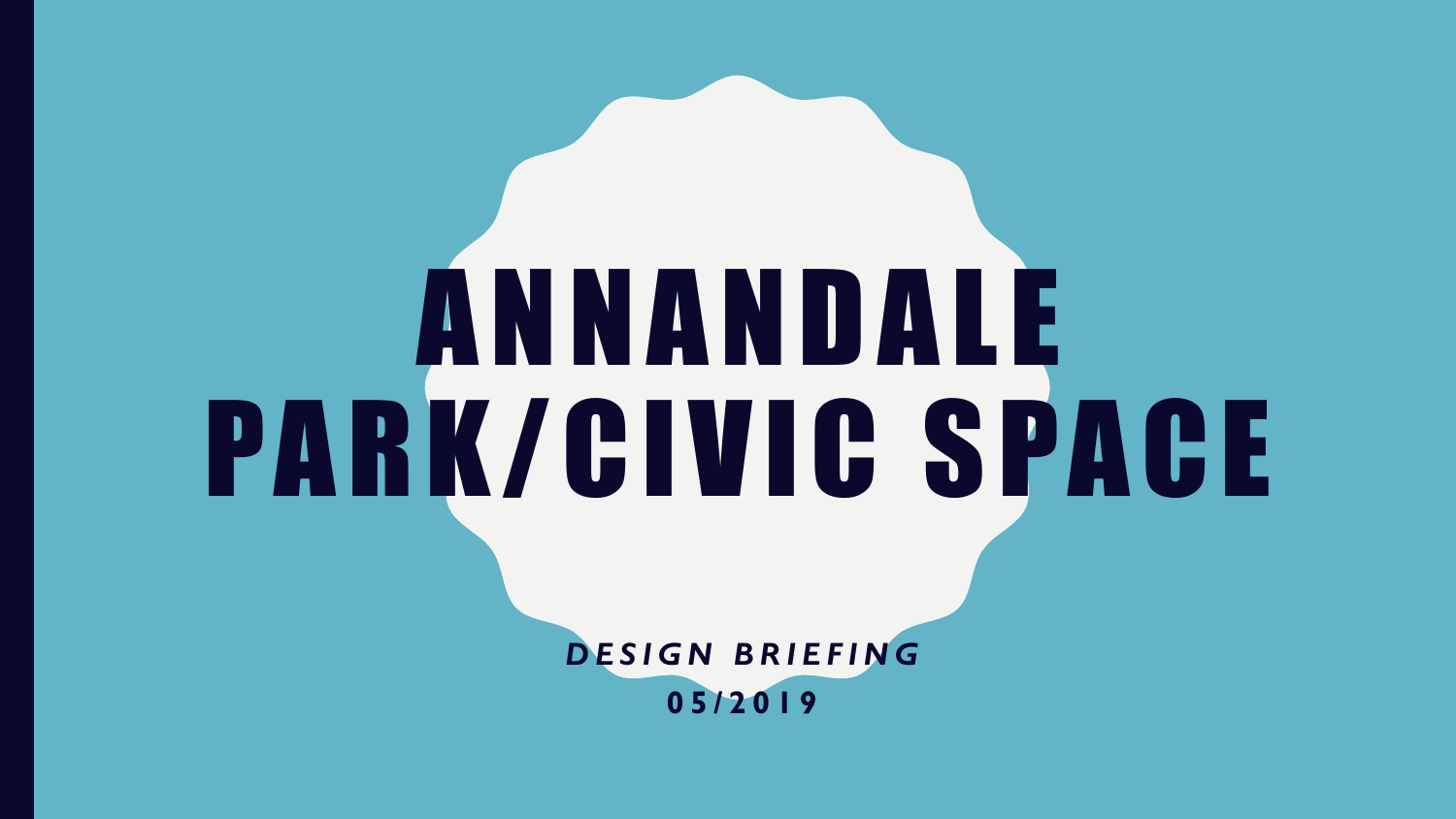#### DESIGN

An illustration of the design is shown to the right.

The vision for the Annandale Park/Civic Space consists of approximately four distinct areas:

- Parking Lot Expansion Area
- Civic Plaza
- Children's Educational Garden
- **Great Lawn**

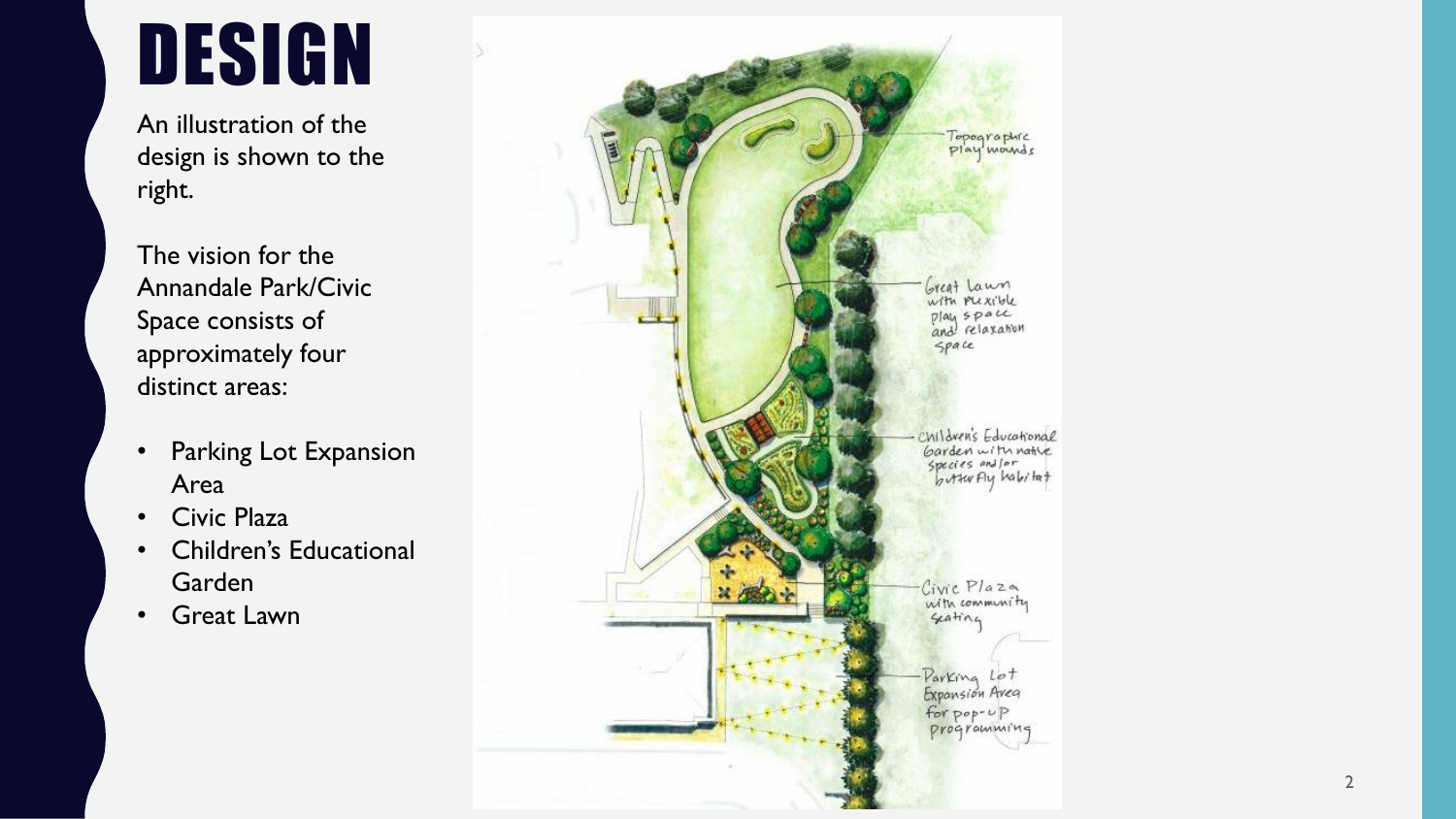### PARKING LOT EXPANSION AREA

• **The Parking Lot Expansion Area** (approx. 6,000 sf) would provide space capable of hosting "pop-up" programming activities and special events. During regular facility business hours for the CDC, this area would function as a usable parking lot; during facility nonbusiness hours such as on weekends or evenings, the parking lot could host programming activities or special events which require a larger layout space (e.g., fitness classes, markets, etc.). The addition of design elements such as a painted mural on the building façade, string lights across the lot, and the screening or artistic treatment of the facility's dumpsters, will also help improve the aesthetic appearance of the site and close the visual set-back between the space and Columbia Pike.



Parking Lot Expansion Area for pop-up programming





**Community** mural on the building façade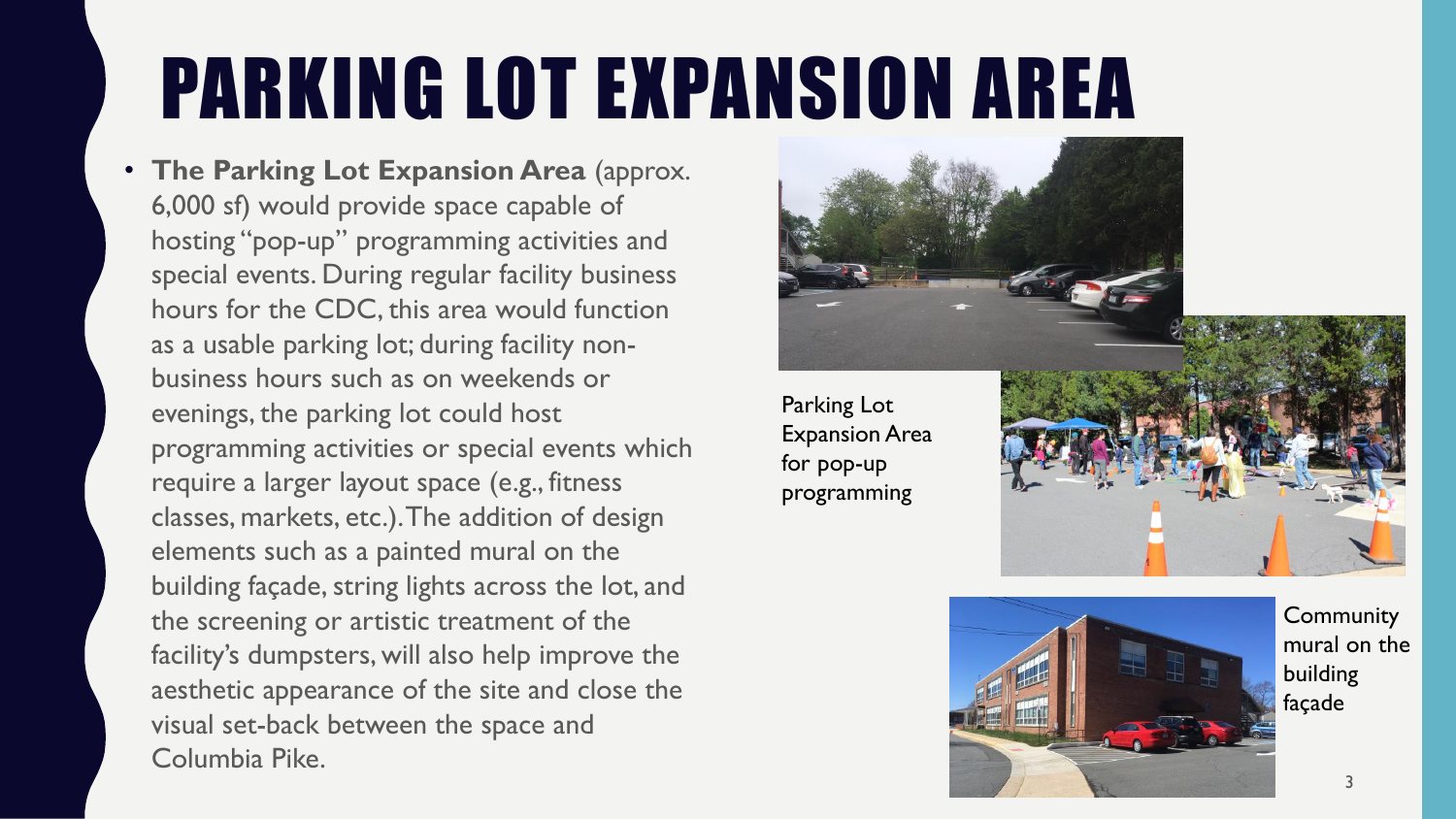### CIVIC PLAZA

• **The Civic Plaza** (approx. 2,900 sf) would provide a community seating area with benches, shaded tables and chairs, and enhanced landscaping to provide a relaxing atmosphere for passive enjoyment. Smaller gatherings or activities could occur in this seating area (e.g., book club meeting, outdoor class, garden club meeting, etc.).

A graphic rendering of the Civic Plaza area with a view from the adjacent parking lot

*(for illustrative purposes)*

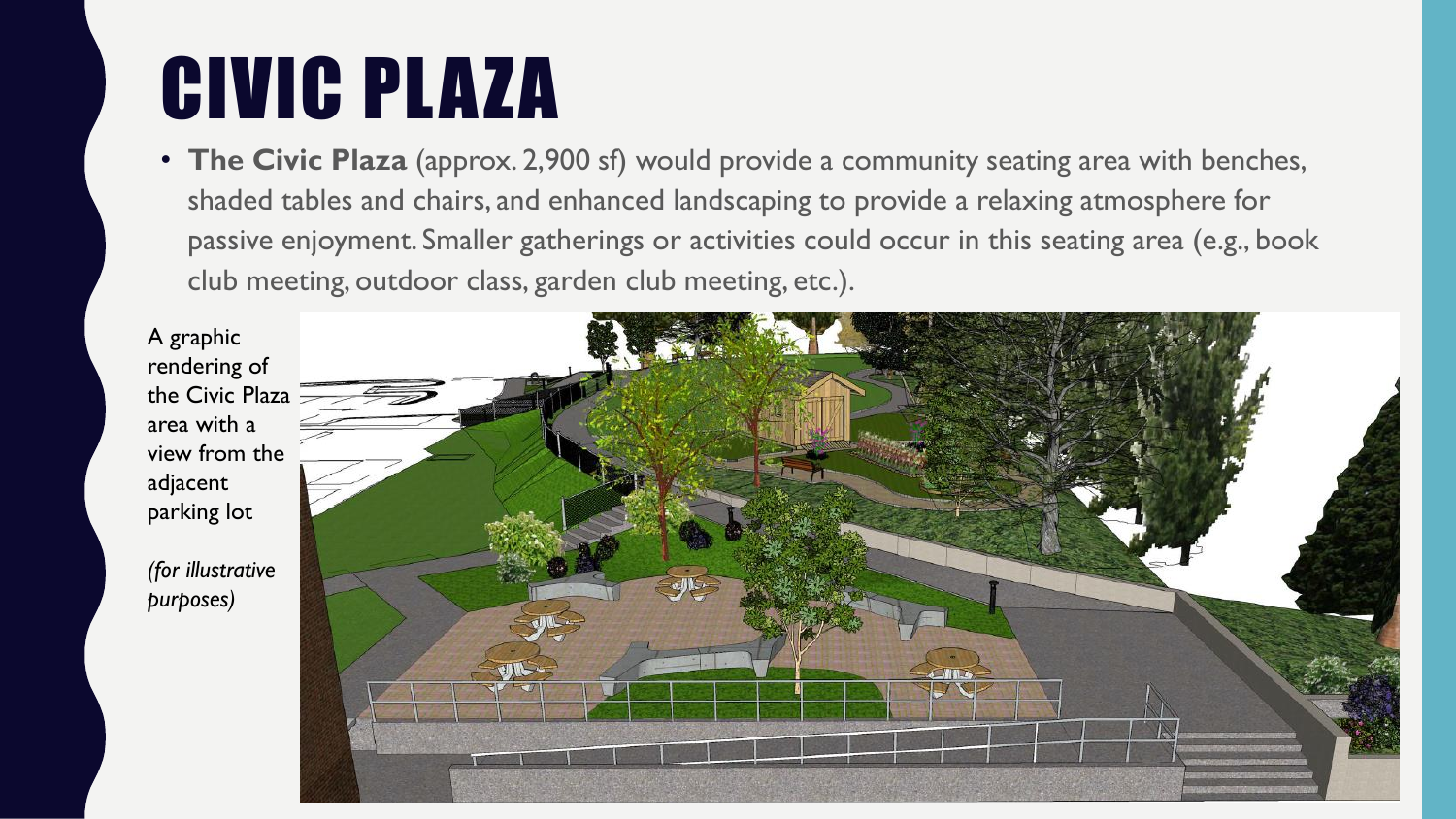## CHILDREN'S EDUCATIONAL GARDEN



• **The Children's Educational Garden** (approx. 5,300 sf) is envisioned to host natural landscaping and/or a habitat garden which teaches visitors about the environment, including different species of plants and wildlife. This space would have a shed that could store materials for garden maintenance, as well as items that may be necessary to host "pop-up" programming on the site.



Example images of garden educational station, participants and native species

*(for illustrative purposes)*